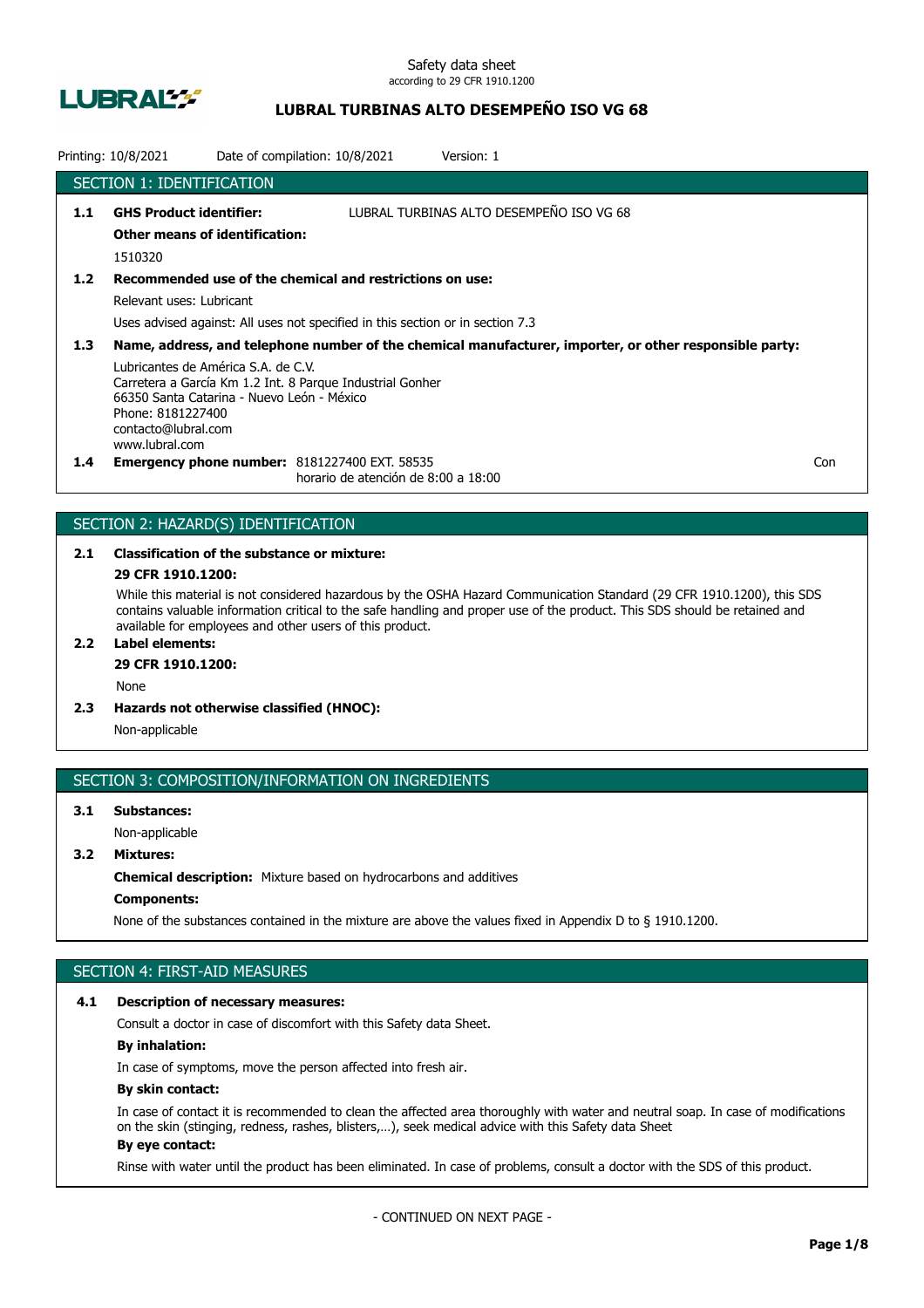

# **LUBRAL TURBINAS ALTO DESEMPEÑO ISO VG 68**

### Printing: 10/8/2021 Date of compilation: 10/8/2021 Version: 1

### SECTION 4: FIRST-AID MEASURES (continued)

#### **By ingestion/aspiration:**

In case of consumption in large quantities, it is recommended to seek medical assistance.

- **4.2 Most important symptoms/effects, acute and delayed:** Acute and delayed effects are indicated in sections 2 and 11.
- **4.3 Indication of immediate medical attention and special treatment needed, if necessary:** Non-applicable

# SECTION 5: FIRE-FIGHTING MEASURES

#### **5.1 Suitable (and unsuitable) extinguishing media:**

#### **Suitable extinguishing media:**

If possible use polyvalent powder fire extinguishers (ABC powder), alternatively use foam or carbon dioxide extinguishers (CO₂).

# **Unsuitable extinguishing media:**

IT IS RECOMMENDED NOT to use full jet water as an extinguishing agent.

#### **5.2 Specific hazards arising from the chemical:**

Due to its non-flammable nature, the product does not present a fire risk under normal conditions of storage, manipulation and use.

### **5.3 Special protective equipment and precautions for fire-fighters:**

Depending on the magnitude of the fire it may be necessary to use full protective clothing and individual respiratory equipment. Minimum emergency facilities and equipment should be available (fire blankets, portable first aid kit,...)

### **Additional provisions:**

As in any fire, prevent human exposure to fire, smoke, fumes or products of combustion. Only properly trained personnel should be involved in firefighting. Evacuate nonessential personnel from the fire area. Destroy any source of ignition. In case of fire, refrigerate the storage containers and tanks for products susceptible to inflammation. Avoid spillage of the products used to extinguish the fire into an aqueous medium.

# SECTION 6: ACCIDENTAL RELEASE MEASURES

#### **6.1 Personal precautions, protective equipment and emergency procedures:**

#### **For non-emergency personnel:**

Isolate leaks provided that there is no additional risk for the people performing this task.

**For emergency responders:**

See section 8.

#### **6.2 Environmental precautions:**

This product is not classified as hazardous to the environment. Keep product away from drains, surface and underground water.

### **6.3 Methods and materials for containment and cleaning up:**

It is recommended:

Absorb the spillage using sand or inert absorbent and move it to a safe place. Do not absorb in sawdust or other combustible absorbents. For any concern related to disposal consult section 13.

# **6.4 Reference to other sections:**

See sections 8 and 13.

# SECTION 7: HANDLING AND STORAGE

### **7.1 Precautions for safe handling:**

A.- Precautions for safe manipulation

Comply with the current standards 29 CFR 1910 Occupational Safety and Health Standards. Keep containers hermetically sealed. Control spills and residues, destroying them with safe methods (section 6). Avoid leakages from the container. Maintain order and cleanliness where dangerous products are used.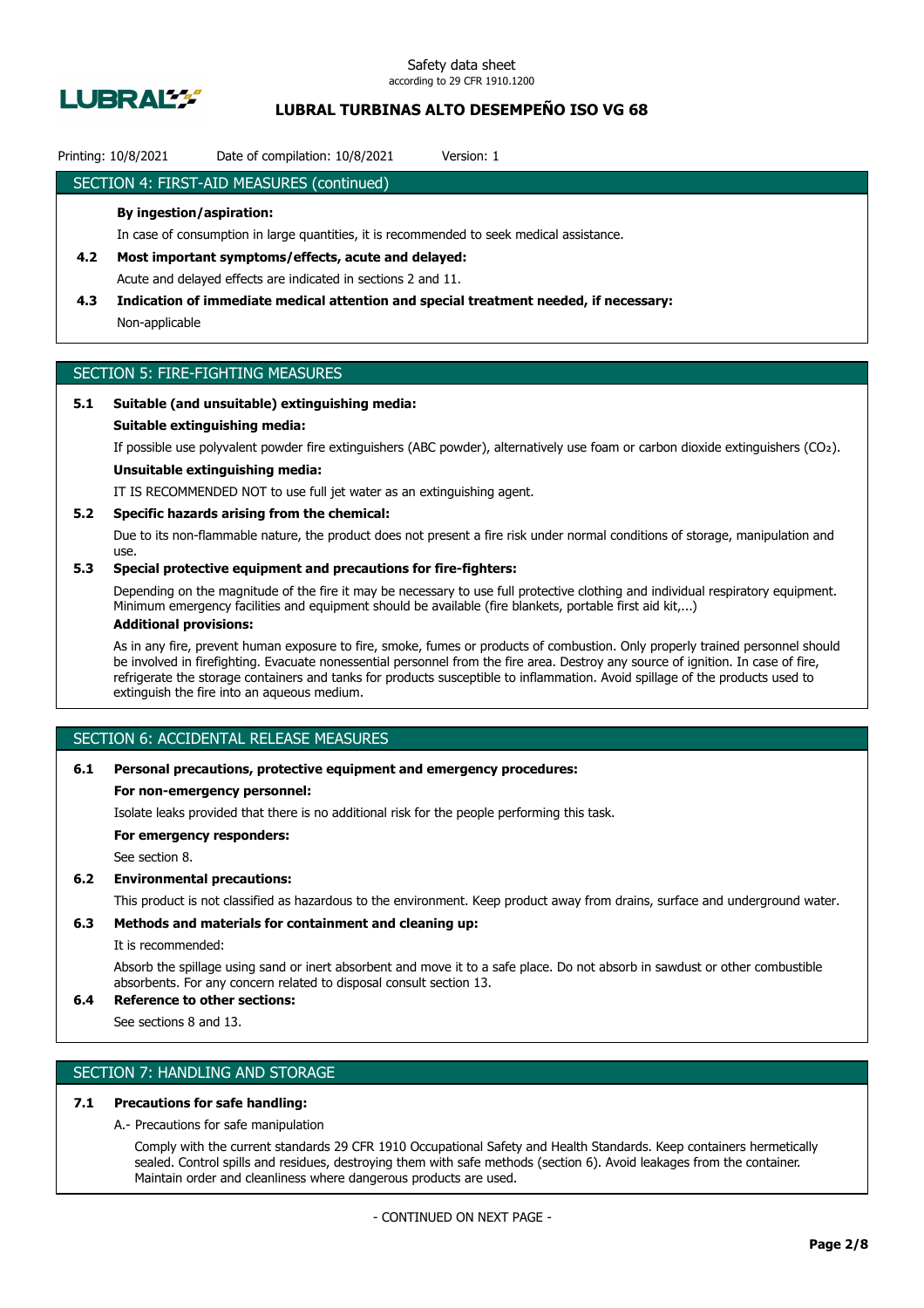

# **LUBRAL TURBINAS ALTO DESEMPEÑO ISO VG 68**

# Printing: 10/8/2021 Date of compilation: 10/8/2021 Version: 1

### SECTION 7: HANDLING AND STORAGE (continued)

- B.- Technical recommendations for the prevention of fires and explosions
	- It is recommended to transfer at a slow speed to avoid the creation of electrostatic charges that could affect flammable products. Consult section 10 for conditions and materials that should be avoided.
- C.- Technical recommendations to prevent ergonomic and toxicological risks

Do not eat or drink during the process, washing hands afterwards with suitable cleaning products.

D.- Technical recommendations to prevent environmental risks

It is not necessary to take special measures to prevent environmental risks. For more information see subsection 6.2

#### **7.2 Conditions for safe storage, including any incompatibilities:**

A.- Technical measures for storage

Store in a cool, dry, well-ventilated location

B.- General conditions for storage

Avoid sources of heat, radiation, static electricity and contact with food. For additional information see subsection 10.5

### **7.3 Specific end use(s):**

Except for the instructions already specified it is not necessary to provide any special recommendation regarding the uses of this product.

### SECTION 8: EXPOSURE CONTROLS/PERSONAL PROTECTION

#### **8.1 Control parameters:**

Substances whose occupational exposure limits have to be monitored in the workplace:

Oils: PEL-TWA= 5mg/m3

#### **8.2 Appropriate engineering controls:**

A.- Individual protection measures, such as personal protective equipment

As a preventative measure it is recommended to use basic Personal Protection Equipment. For more information on Personal Protection Equipment (storage, use, cleaning, maintenance, class of protection,…) consult the information leaflet provided by the manufacturer. For more information see subsection 7.1. All information contained herein is a recommendation, the information on clothing performance must be combined with professional judgment, and a clear understanding of the clothing application, to provide the best protection to the worker. All chemical protective clothing use must be based on a hazard assessment to determine the risks for exposure to chemicals and other hazards. Conduct hazard assessments in accordance with 29 CFR 1910.132.

B.- Respiratory protection

The use of protection equipment will be necessary if a mist forms or if the occupational exposure limits are exceeded.

C.- Specific protection for the hands

| Pictogram                                  | <b>PPE</b>                            | <b>Remarks</b>                                                                                                                                                                                                                                                                             |
|--------------------------------------------|---------------------------------------|--------------------------------------------------------------------------------------------------------------------------------------------------------------------------------------------------------------------------------------------------------------------------------------------|
| <b>AND</b><br>Mandatory hand<br>protection | Protective gloves against minor risks | Replace gloves in case of any sign of damage. For prolonged periods of exposure<br>to the product for professional /industrial users, we recommend using chemical<br>protection gloves. Use gloves in accordance with manufacturer's use limitations<br>and OSHA standard 1910.138 (29CFR) |

As the product is a mixture of several substances, the resistance of the glove material can not be calculated in advance with total reliability and has therefore to be checked prior to the application.

#### D.- Ocular and facial protection

| Pictogram                            | <b>PPE</b>                                    | Remarks                                                                                                                                                                                                                           |
|--------------------------------------|-----------------------------------------------|-----------------------------------------------------------------------------------------------------------------------------------------------------------------------------------------------------------------------------------|
| (UU)<br>Mandatory face<br>protection | Panoramic glasses against splash/projections. | Clean daily and disinfect periodically according to the manufacturer's instructions.<br>Use if there is a risk of splashing. Use this PPE in accordance with manufacturer's<br>use limitations and OSHA standard 1910.133 (29CFR) |
| E.- Bodily protection                |                                               |                                                                                                                                                                                                                                   |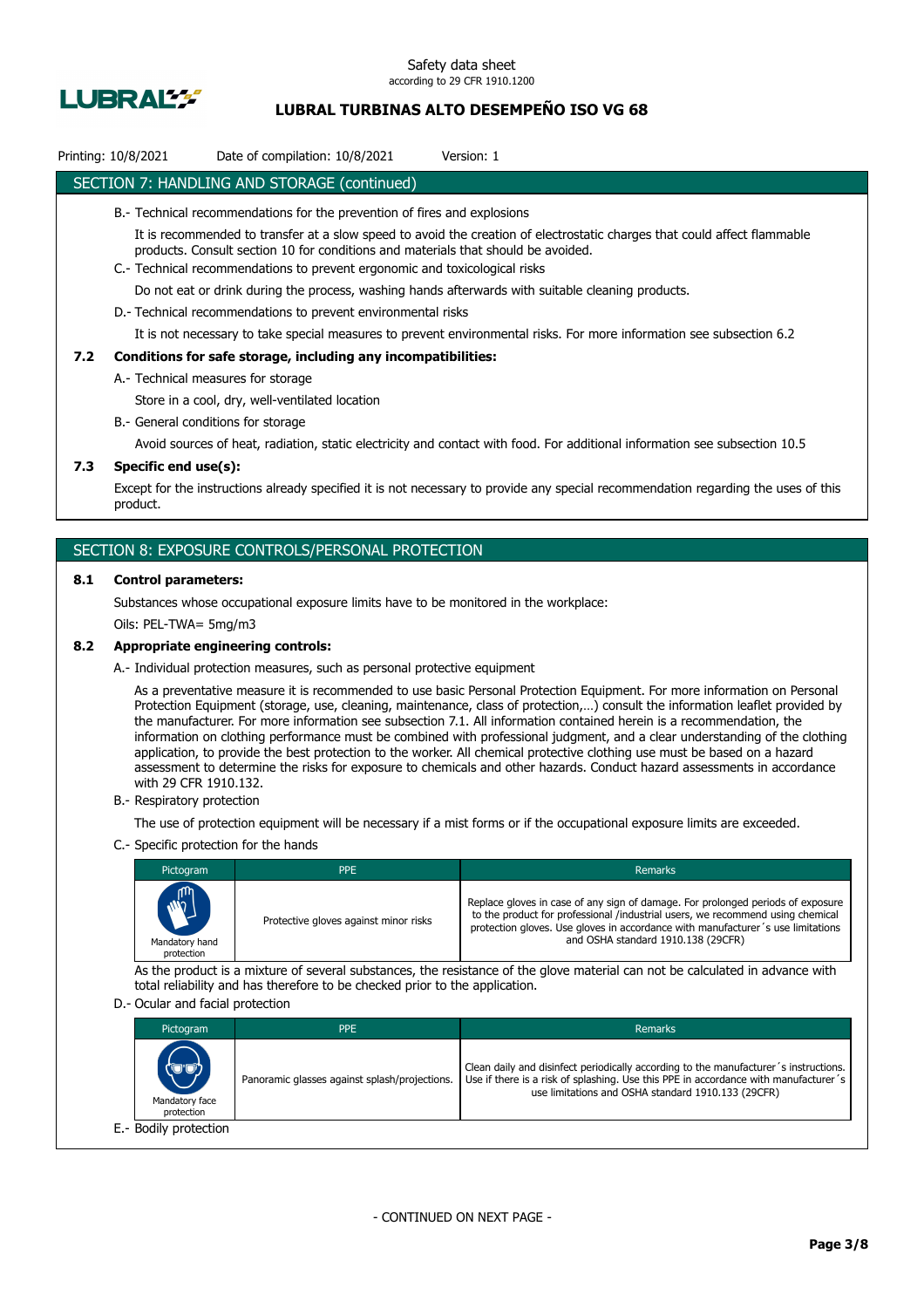

# **LUBRAL TURBINAS ALTO DESEMPEÑO ISO VG 68**

|     | Printing: 10/8/2021 |                                                                 | Date of compilation: 10/8/2021                      |                                                                                                    | Version: 1                                                                                                                                                                 |  |  |
|-----|---------------------|-----------------------------------------------------------------|-----------------------------------------------------|----------------------------------------------------------------------------------------------------|----------------------------------------------------------------------------------------------------------------------------------------------------------------------------|--|--|
|     |                     |                                                                 |                                                     | SECTION 8: EXPOSURE CONTROLS/PERSONAL PROTECTION (continued)                                       |                                                                                                                                                                            |  |  |
|     |                     | Pictogram                                                       |                                                     | <b>PPE</b>                                                                                         | Remarks                                                                                                                                                                    |  |  |
|     |                     |                                                                 |                                                     |                                                                                                    |                                                                                                                                                                            |  |  |
|     |                     |                                                                 |                                                     |                                                                                                    |                                                                                                                                                                            |  |  |
|     |                     |                                                                 |                                                     | Work clothing                                                                                      | Replace before any evidence of deterioration.                                                                                                                              |  |  |
|     |                     |                                                                 |                                                     |                                                                                                    |                                                                                                                                                                            |  |  |
|     |                     |                                                                 |                                                     |                                                                                                    |                                                                                                                                                                            |  |  |
|     |                     |                                                                 |                                                     | Anti-slip work shoes                                                                               | Replace before any evidence of deterioration.                                                                                                                              |  |  |
|     |                     |                                                                 |                                                     |                                                                                                    |                                                                                                                                                                            |  |  |
|     |                     |                                                                 | F.- Additional emergency measures                   |                                                                                                    |                                                                                                                                                                            |  |  |
|     |                     |                                                                 |                                                     | It is not necessary to take additional emergency measures.                                         |                                                                                                                                                                            |  |  |
|     |                     |                                                                 | <b>Environmental exposure controls:</b>             |                                                                                                    |                                                                                                                                                                            |  |  |
|     |                     |                                                                 |                                                     |                                                                                                    | In accordance with the community legislation for the protection of the environment it is recommended to avoid environmental                                                |  |  |
|     |                     |                                                                 |                                                     |                                                                                                    | spillage of both the product and its container. For additional information see subsection 7.1.D<br>National volatile organic compound emission standards (40 CFR Part 59): |  |  |
|     |                     |                                                                 | V.O.C. (Subpart C - Consumer):                      | 0 % weight                                                                                         |                                                                                                                                                                            |  |  |
|     |                     | V.O.C. (Coatings) at 68 °F:                                     |                                                     | 0 kg/m <sup>3</sup> $(0 g/L)$                                                                      |                                                                                                                                                                            |  |  |
|     |                     |                                                                 |                                                     |                                                                                                    |                                                                                                                                                                            |  |  |
|     |                     |                                                                 |                                                     |                                                                                                    |                                                                                                                                                                            |  |  |
|     |                     |                                                                 | SECTION 9: PHYSICAL AND CHEMICAL PROPERTIES         |                                                                                                    |                                                                                                                                                                            |  |  |
| 9.1 |                     |                                                                 |                                                     | Information on basic physical and chemical properties:                                             |                                                                                                                                                                            |  |  |
|     |                     |                                                                 | For complete information see the product datasheet. |                                                                                                    |                                                                                                                                                                            |  |  |
|     | <b>Appearance:</b>  |                                                                 |                                                     |                                                                                                    |                                                                                                                                                                            |  |  |
|     |                     | Physical state at 68 °F:                                        |                                                     | Liquid                                                                                             |                                                                                                                                                                            |  |  |
|     | Appearance:         |                                                                 |                                                     |                                                                                                    | Not available                                                                                                                                                              |  |  |
|     | Color:              |                                                                 |                                                     | Amber                                                                                              |                                                                                                                                                                            |  |  |
|     | Odor:               |                                                                 |                                                     |                                                                                                    | Not available                                                                                                                                                              |  |  |
|     | Odour threshold:    |                                                                 |                                                     |                                                                                                    | Non-applicable *                                                                                                                                                           |  |  |
|     | <b>Volatility:</b>  |                                                                 |                                                     |                                                                                                    |                                                                                                                                                                            |  |  |
|     |                     |                                                                 | Boiling point at atmospheric pressure:              |                                                                                                    | Non-applicable *                                                                                                                                                           |  |  |
|     |                     | Vapour pressure at 68 °F:                                       |                                                     |                                                                                                    | Non-applicable *                                                                                                                                                           |  |  |
|     |                     | Vapour pressure at 122 °F:                                      |                                                     |                                                                                                    | Non-applicable *                                                                                                                                                           |  |  |
|     |                     | Evaporation rate at 68 °F:                                      |                                                     |                                                                                                    | Non-applicable *                                                                                                                                                           |  |  |
|     |                     | <b>Product description:</b>                                     |                                                     |                                                                                                    |                                                                                                                                                                            |  |  |
|     | Density at 68 °F:   |                                                                 |                                                     |                                                                                                    | 870 kg/m <sup>3</sup> (ASTM D1298)                                                                                                                                         |  |  |
|     |                     | Relative density at 68 °F:                                      |                                                     |                                                                                                    | Non-applicable *                                                                                                                                                           |  |  |
|     |                     | Dynamic viscosity at 68 °F:                                     |                                                     |                                                                                                    | Non-applicable *                                                                                                                                                           |  |  |
|     |                     | Kinematic viscosity at 68 °F:<br>Kinematic viscosity at 104 °F: |                                                     |                                                                                                    | Non-applicable *<br>68 mm <sup>2</sup> /s (ASTM D-445)                                                                                                                     |  |  |
|     |                     |                                                                 |                                                     |                                                                                                    |                                                                                                                                                                            |  |  |
|     |                     | Kinematic viscosity at 212 °F:                                  |                                                     |                                                                                                    | 8.75 mm <sup>2</sup> /s (ASTM D-445)                                                                                                                                       |  |  |
|     | Concentration:      |                                                                 |                                                     |                                                                                                    | Non-applicable *                                                                                                                                                           |  |  |
|     | pH:                 |                                                                 |                                                     |                                                                                                    | Non-applicable *                                                                                                                                                           |  |  |
|     |                     | Vapour density at 68 °F:                                        |                                                     |                                                                                                    | Non-applicable *                                                                                                                                                           |  |  |
|     |                     |                                                                 | Partition coefficient n-octanol/water 68 °F:        |                                                                                                    | Non-applicable *                                                                                                                                                           |  |  |
|     |                     | Solubility in water at 68 °F:                                   |                                                     |                                                                                                    | Non-applicable *                                                                                                                                                           |  |  |
|     |                     | Solubility properties:                                          |                                                     |                                                                                                    | Non-applicable *                                                                                                                                                           |  |  |
|     |                     |                                                                 |                                                     | *Not relevant due to the nature of the product, not providing information property of its hazards. |                                                                                                                                                                            |  |  |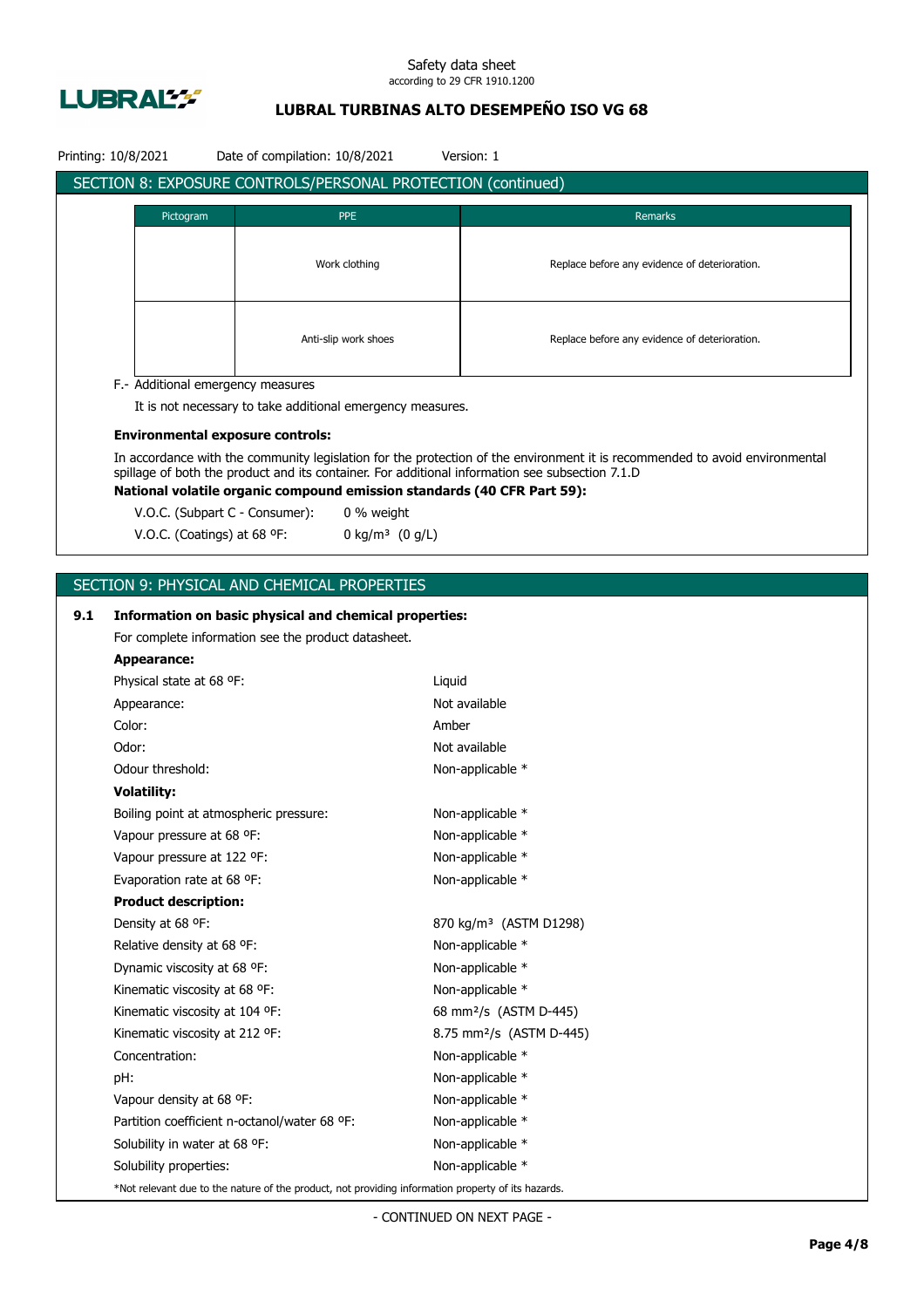

# **LUBRAL TURBINAS ALTO DESEMPEÑO ISO VG 68**

|     | Printing: 10/8/2021                  | Date of compilation: 10/8/2021                                                                     | Version: 1         |
|-----|--------------------------------------|----------------------------------------------------------------------------------------------------|--------------------|
|     |                                      | SECTION 9: PHYSICAL AND CHEMICAL PROPERTIES (continued)                                            |                    |
|     | Decomposition temperature:           |                                                                                                    | Non-applicable *   |
|     | Melting point/freezing point:        |                                                                                                    | Non-applicable *   |
|     | <b>Flammability:</b>                 |                                                                                                    |                    |
|     | Flash Point:                         |                                                                                                    | 432 °F (ASTM D-92) |
|     | Flammability (solid, gas):           |                                                                                                    | Non-applicable *   |
|     | Autoignition temperature:            |                                                                                                    | Non-applicable *   |
|     | Lower flammability limit:            |                                                                                                    | Non-applicable *   |
|     | Upper flammability limit:            |                                                                                                    | Non-applicable *   |
|     | <b>Particle characteristics:</b>     |                                                                                                    |                    |
|     | Median equivalent diameter:          |                                                                                                    | Non-applicable     |
| 9.2 | <b>Other information:</b>            |                                                                                                    |                    |
|     |                                      | Information with regard to physical hazard classes:                                                |                    |
|     | Explosive properties:                |                                                                                                    | Non-applicable *   |
|     | Oxidising properties:                |                                                                                                    | Non-applicable *   |
|     | Corrosive to metals:                 |                                                                                                    | Non-applicable *   |
|     | Heat of combustion:                  |                                                                                                    | Non-applicable *   |
|     | components:                          | Aerosols-total percentage (by mass) of flammable                                                   | Non-applicable *   |
|     | <b>Other safety characteristics:</b> |                                                                                                    |                    |
|     | Surface tension at 68 °F:            |                                                                                                    | Non-applicable *   |
|     | Refraction index:                    |                                                                                                    | Non-applicable *   |
|     |                                      | *Not relevant due to the nature of the product, not providing information property of its hazards. |                    |

# SECTION 10: STABILITY AND REACTIVITY

### **10.1 Reactivity:**

No hazardous reactions are expected because the product is stable under recommended storage conditions. See section 7.

#### **10.2 Chemical stability:**

Chemically stable under the conditions of storage, handling and use.

### **10.3 Possibility of hazardous reactions:**

Under the specified conditions, hazardous reactions that lead to excessive temperatures or pressure are not expected.

# **10.4 Conditions to avoid:**

Applicable for handling and storage at room temperature:

| Shock and friction           | Contact with air | Increase in temperature | <b>Sunlight</b> | <b>Humidity</b> |
|------------------------------|------------------|-------------------------|-----------------|-----------------|
| Not applicable               | Not applicable   | Not applicable          | Not applicable  | Not applicable  |
| 10.5 Incompatible materials: |                  |                         |                 |                 |

# Acids **Water Water Combustible materials** Combustible materials Combustible materials Combustible materials Avoid strong acids Not applicable Not applicable Not applicable Not applicable Avoid alkalis or strong bases

#### **10.6 Hazardous decomposition products:**

See subsection 10.3, 10.4 and 10.5 to find out the specific decomposition products. Depending on the decomposition conditions, complex mixtures of chemical substances can be released: carbon dioxide (CO2), carbon monoxide and other organic compounds.

# SECTION 11: TOXICOLOGICAL INFORMATION

# **11.1 Information on toxicological effects:**

LD50 oral > 5000 mg/kg (rat)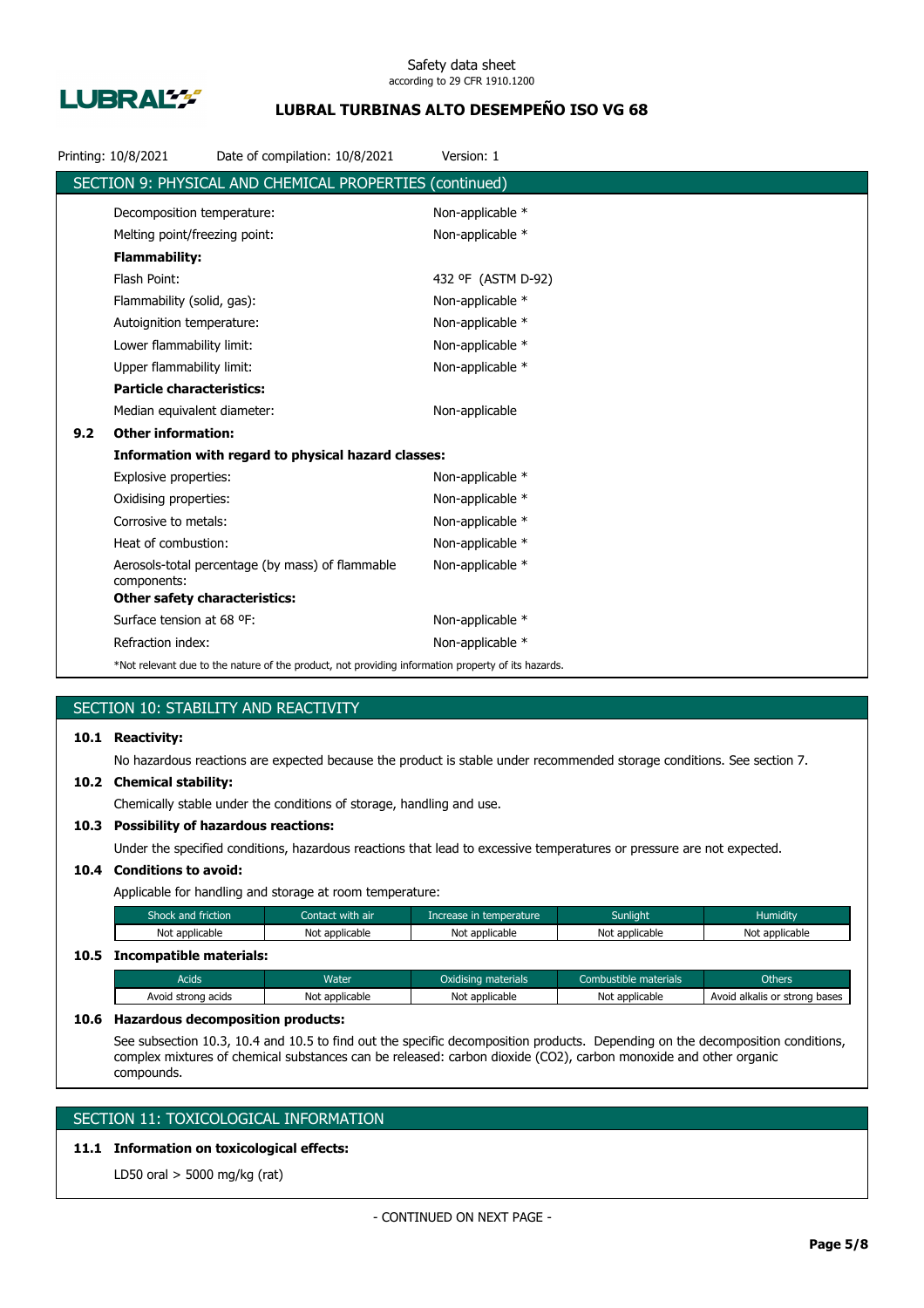

# **LUBRAL TURBINAS ALTO DESEMPEÑO ISO VG 68**

| Printing: 10/8/2021          | Date of compilation: 10/8/2021<br>Version: 1                                                                                                                                                                                                                                                                                                                                                                                                                                                                                                                                                                 |
|------------------------------|--------------------------------------------------------------------------------------------------------------------------------------------------------------------------------------------------------------------------------------------------------------------------------------------------------------------------------------------------------------------------------------------------------------------------------------------------------------------------------------------------------------------------------------------------------------------------------------------------------------|
|                              | <b>SECTION 11: TOXICOLOGICAL INFORMATION (continued)</b>                                                                                                                                                                                                                                                                                                                                                                                                                                                                                                                                                     |
|                              | <b>Dangerous health implications:</b>                                                                                                                                                                                                                                                                                                                                                                                                                                                                                                                                                                        |
| A- Ingestion (acute effect): | In case of exposure that is repetitive, prolonged or at concentrations higher than recommended by the occupational exposure<br>limits, it may result in adverse effects on health depending on the means of exposure:                                                                                                                                                                                                                                                                                                                                                                                        |
|                              | - Acute toxicity : Based on available data, the classification criteria are not met<br>- Corrosivity/Irritability: Based on available data, the classification criteria are not met<br>B- Inhalation (acute effect):                                                                                                                                                                                                                                                                                                                                                                                         |
|                              | - Acute toxicity : Based on available data, the classification criteria are not met<br>- Corrosivity/Irritability: Based on available data, the classification criteria are not met<br>C- Contact with the skin and the eyes (acute effect):                                                                                                                                                                                                                                                                                                                                                                 |
|                              | Contact with the skin: Based on available data, the classification criteria are not met<br>- Contact with the eyes: Based on available data, the classification criteria are not met<br>D- CMR effects (carcinogenicity, mutagenicity and toxicity to reproduction):                                                                                                                                                                                                                                                                                                                                         |
|                              | - Carcinogenicity: Based on available data, the classification criteria are not met<br>IARC: Residual oils (petroleum), solvent-dewaxed, < 3 % IP 346 (3); Distillates (petroleum), solvent-dewaxed heavy<br>paraffinic, < 3% DMSO (3); Distillates (petroleum), hydrotreated heavy paraffinic, < 3 % IP 346, > 20,5 cSt @ 40°C (3);<br>Distillates (petroleum), hydrotreated light paraffinic, < 3% DMSO (> 20.5 cSt 40°C) (3)<br>Mutagenicity: Based on available data, the classification criteria are not met<br>Reproductive toxicity: Based on available data, the classification criteria are not met |
| E- Sensitizing effects:      |                                                                                                                                                                                                                                                                                                                                                                                                                                                                                                                                                                                                              |
|                              | - Respiratory: Based on available data, the classification criteria are not met<br>- Cutaneous: Based on available data, the classification criteria are not met                                                                                                                                                                                                                                                                                                                                                                                                                                             |
|                              | F- Specific target organ toxicity (STOT) - single exposure:                                                                                                                                                                                                                                                                                                                                                                                                                                                                                                                                                  |
|                              | Based on available data, the classification criteria are not met                                                                                                                                                                                                                                                                                                                                                                                                                                                                                                                                             |
|                              | G- Specific target organ toxicity (STOT)-repeated exposure:                                                                                                                                                                                                                                                                                                                                                                                                                                                                                                                                                  |
|                              | Specific target organ toxicity (STOT)-repeated exposure: Based on available data, the classification criteria are not met<br>Skin: Based on available data, the classification criteria are not met, as it does not contain substances classified as<br>dangerous for this effect. For more information see section 3.                                                                                                                                                                                                                                                                                       |
| H- Aspiration hazard:        |                                                                                                                                                                                                                                                                                                                                                                                                                                                                                                                                                                                                              |
|                              | Based on available data, the classification criteria are not met                                                                                                                                                                                                                                                                                                                                                                                                                                                                                                                                             |
| <b>Other information:</b>    |                                                                                                                                                                                                                                                                                                                                                                                                                                                                                                                                                                                                              |
| Non-applicable               |                                                                                                                                                                                                                                                                                                                                                                                                                                                                                                                                                                                                              |
|                              | Specific toxicology information on the substances:                                                                                                                                                                                                                                                                                                                                                                                                                                                                                                                                                           |
| Not available                |                                                                                                                                                                                                                                                                                                                                                                                                                                                                                                                                                                                                              |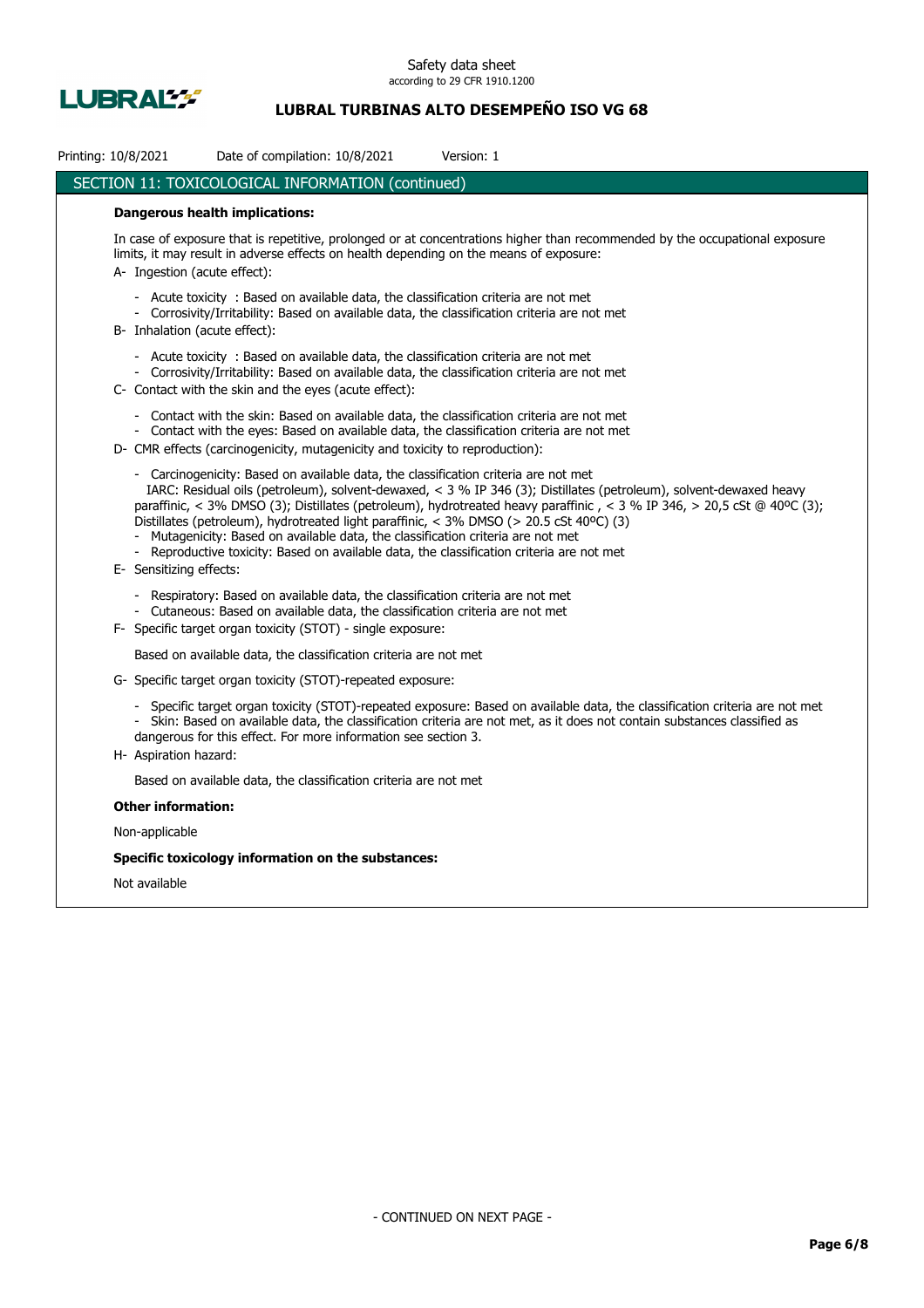

# **LUBRAL TURBINAS ALTO DESEMPEÑO ISO VG 68**

| Printing: 10/8/2021 | Date of compilation: 10/8/2021<br>Version: 1                                                                    |
|---------------------|-----------------------------------------------------------------------------------------------------------------|
|                     | SECTION 12: ECOLOGICAL INFORMATION                                                                              |
|                     | The experimental information related to the eco-toxicological properties of the product itself is not available |
| 12.1                | Ecotoxicity (aquatic and terrestrial, where available):                                                         |
|                     | Not available                                                                                                   |
|                     | 12.2 Persistence and degradability:                                                                             |
|                     | Not available                                                                                                   |
| 12.3                | <b>Bioaccumulative potential:</b>                                                                               |
|                     | Not available                                                                                                   |
| 12.4                | Mobility in soil:                                                                                               |
|                     | Not available                                                                                                   |
| 12.5                | <b>Results of PBT and vPvB assessment:</b>                                                                      |
|                     | Non-applicable                                                                                                  |
|                     | ---                                                                                                             |

#### **12.6 Other adverse effects:**

Not described

### SECTION 13: DISPOSAL CONSIDERATIONS

#### **13.1 Disposal methods:**

#### **Waste management (disposal and evaluation):**

Consult the authorized waste service manager on the assessment and disposal operations. In case the container has been in direct contact with the product, it will be processed the same way as the actual product. Otherwise, it will be processed as nondangerous residue. We do not recommended disposal down the drain. See epigraph 6.2.

**Regulations related to waste management:**

Legislation related to waste management:

40 CFR Part 261- IDENTIFICATION AND LISTING OF HAZARDOUS WASTE

# SECTION 14: TRANSPORT INFORMATION

This product is not regulated for transport.

# SECTION 15: REGULATORY INFORMATION

#### **15.1 Safety, health and environmental regulations specific for the product in question:**

SARA Title III - Toxic Chemical Release Inventory Reporting (Section 313): Non-applicable California Proposition 65 (the Safe Drinking Water and Toxic Enforcement Act of 1986): Non-applicable The Toxic Substances Control Act (TSCA) : Non-applicable Massachusetts RTK - Substance List: Non-applicable New Jersey Worker and Community Right-to-Know Act: Non-applicable New York RTK - Substance list: Non-applicable Pennsylvania Worker and Community Right-to-Know Law: Non-applicable CANADA-Domestic Substances List (DSL): Non-applicable CANADA-Non-Domestic Substances List (NDSL): Non-applicable NTP (National Toxicology Program): Non-applicable Minnesota - Hazardous substances ERTK: Non-applicable Rhode Island - Hazardous substances RTK: Non-applicable OSHA Specifically Regulated Substances (29 CFR 1910.1001-1096): Non-applicable Hazardous Air Pollutants (Clean Air Act): Non-applicable Hazardous substances release notification under CERCLA sections 102-103 (40 CFR Part 302): Non-applicable **Specific provisions in terms of protecting people or the environment:**

It is recommended to use the information included in this safety data sheet as data used in a risk evaluation of the local circumstances in order to establish the necessary risk prevention measures for the manipulation, use, storage and disposal of this product.

- CONTINUED ON NEXT PAGE -